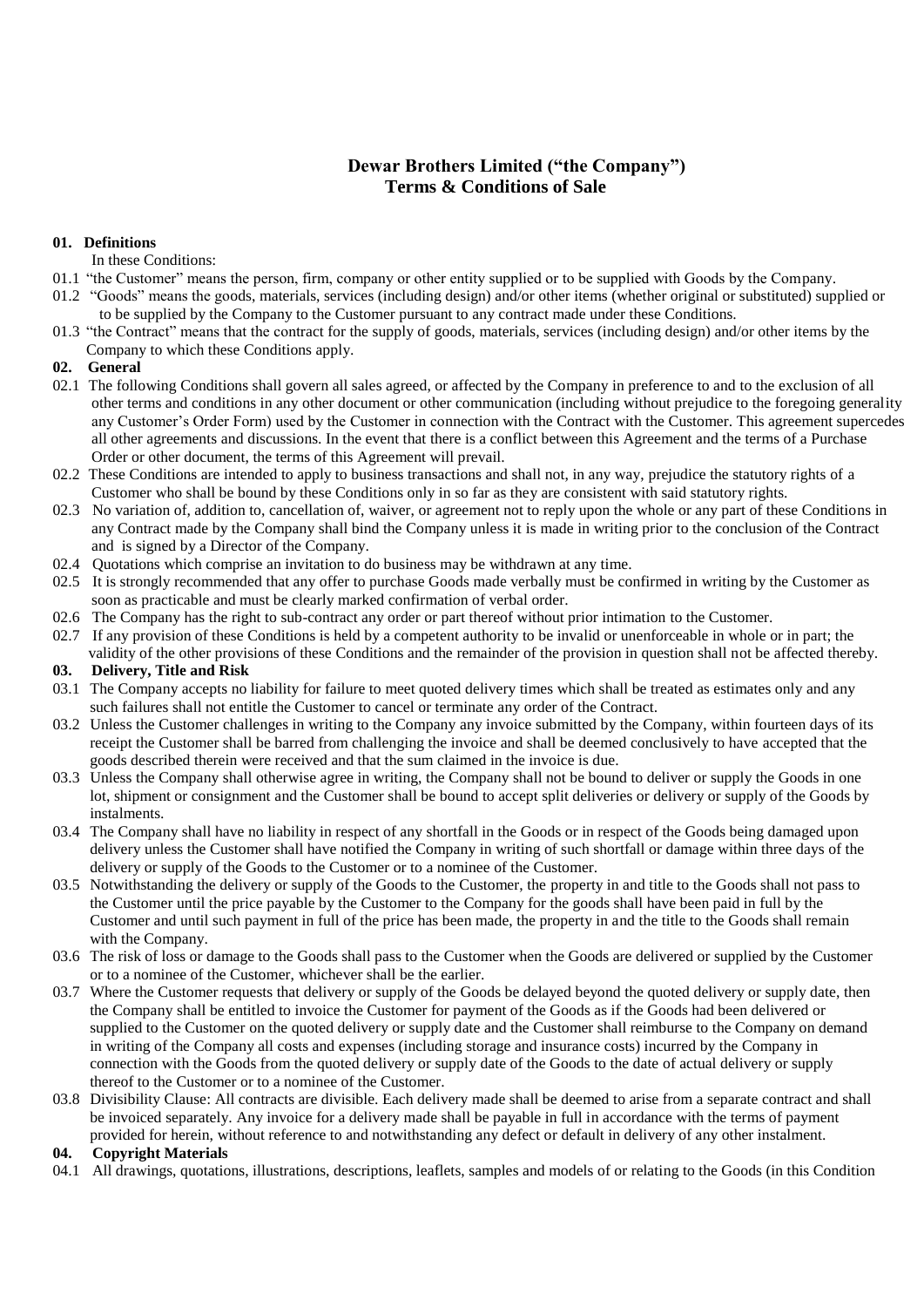referred to as "materials") which are supplied by the Company are the Copyright of the Company and may not be passed on to any third party or be copied or used by the Customer without the written consent of the Company. All materials remain the property of the Company and are returnable to the Company forthwith on demand.

#### **04 Extra Costs**

04.1 Any price quoted by the Company shall be subject to increase to cover the expenses incurred by the Company as a result of any delay arising from the Customers instruction or lack thereof.

#### **06. Pricing**

- **06.1** Subject to Conditions 05 hereof, the price payable by the Customer to the Company for the Goods shall be the price thereof specified by the Company in the quotation made by the Company for the supply of the Goods or, if different, the price for the Goods specified in the order acknowledgement given by the Company to the Customer.
- **06.2** Value Added Tax at the applicable rate shall be paid by the Customer to the Company on the price of the Goods.
- **06.3** If the quotation made by the Company for the supply of the Goods has a period of validity then the price is fixed for that period.
- **06.4** If the quotation made by the Company for the supply of the Goods is ex works then the costs of packaging, insuring and delivering the Goods (as the case may be) together with Value Added Tax thereon at the applicable rate, shall be added to the price of the Goods and be paid by the Customer to the Company as part of the price of the Goods.
- **06.5** Unless the Company has otherwise agreed in writing, Customers with a credit account facility shall make payment for the Goods by the Customer to the Company within 30 days after the month of delivery to the Customer by the Company in respect of the supply of the goods and the time for payment shall be of the essence of the Contract.
- **06.6** Unless otherwise specifically agreed by the Company, accounts are strictly net.
- **06.7** Interest at the rate of five per cent per annum above the base lending rate from time to time and for the time being of the Clydesdale Bank Plc shall be payable on any sum payable by the Customer to the Company and not paid on the due date from the due date for payment thereof until the date of actual payment thereof to the Company and that whether or not after judgement or decree. Such interest shall be calculated on the basis of the actual number of days elapsed.
- **06.8** Unless the Customer in writing ascribes any payments to account to any particular invoices the company shall have the absolute right to ascribe to account to any invoices, due and payable as the date of receipt of the payment of account regardless of dates of the invoices and of any rule of law to the contrary.

#### **07. Warranties**

Save as provided in Section 12 of the Sale of Goods Act 1979, the Company gives no warranty and makes no representation whether express or implied as to any matter whatsoever including (without limitation) condition, merchantability or fitness for any purpose.

- 07.1 The Company accepts no liability for any loss or damage suffered by the Customer or any third party as a result of or caused by the caused by the use of Goods for a use or purpose for which the Goods were not designed. The company shall incur no liability in respect of defect or fault in the Goods unless:
- A/ details of the defect or fault in the Goods are notified in writing by the Customer to the Company forthwith (and not later than three days)following the delivery or supply of the goods to the customer or to a nominee of the Customer
- B/ The Customer gives the Company such opportunity as the Company may reasonably require to examine or inspect the defective or faulty Goods at the premises of the Customer.
- C/ The Customer forthwith upon discovery of such defect or fault by the Customer ceases to use the defective or faulty Goods unless otherwise authorised by the Company in writing and
- D/ The Customer, unless otherwise authorised by the Company in writing, returns the defective or faulty Goods to the Company within seven days following the discovery of the defect or fault by the Customer.
- 07.2 The liability of the Company under this Condition shall be limited to replacing, repairing or making good the defective or faulty Goods or, at the option of the Company, giving credit or reimbursing to the Customer the price (whether in whole or in part) paid by the Customer to the Company for the defective or faulty Goods.

#### **08. Consequential Loss and Damage**

08.1 Save as herein expressly provided and except as provided in Section 16 of the Unfair Contract Terms Act 1977 (liability for death and personal injury resulting from breach of duty) the Company shall not be liable to the Customer or to any third party for any loss or damage (whether direct or consequential) suffered in respect of the Goods or arising from or caused by any defect or fault in the Goods and the Company shall be indemnified by the Customer against all third party claims made in respect of the Goods. In no event will the Company be liable to the buyer for any indirect, consequential, exemplary incidental or punitive damages, including but not limited to lost profits, claims of third parties or injury to persons or property even if the Company has been advised of the possibility of such damages.

#### **09. Customer's Specification**

- 09.1 If the Customer requires the Goods to be manufactured or supplied to the Customer's design, the customer must provide the Company a detailed design and/or specification of the Customer's requirements when the Customer orders the Goods. The Company shall not be liable for any defect or fault in the Goods resulting from the Goods being manufactured or supplied in accordance with the Customers design and/or specification of the Goods.
- 09.2 The Customer shall indemnify and so free and relieve the Company from and against any claim, cost, charge or expense in respect of the infringement or breach of any industrial property right as a result of or caused by the manufacture or supply of